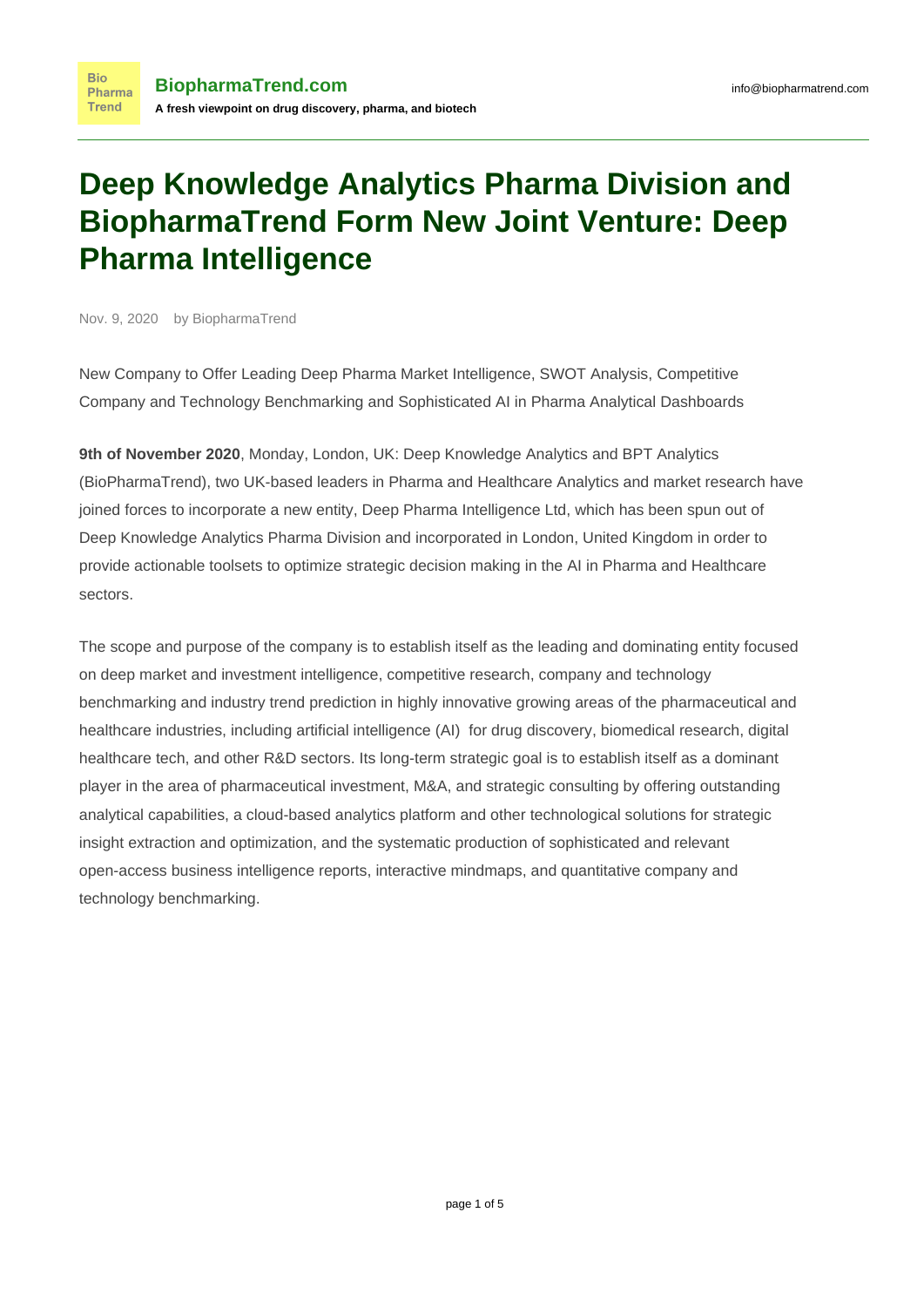



**Bio** Pharma **Trend** 

**DEEP KNOWLEDGE ANALYTICS PHARMA DIVISION** 

**Bio** Pharma Trend

Under its brand, [Deep Pharma Intelligence](https://www.deep-pharma.tech/) inherits, via licensing, all intellectual property (IP) related to pharma and healthcare analytics and market intelligence currently aggregated under BioPharmaTrend and the Pharma Division of Deep Knowledge Analytics, including all open-access and proprietary analytics and special case studies, specialized IT-Platforms, interactive mindmaps and software solutions produced by its founding companies over the past 3 years on the topics of AI for drug discovery, biomarker development and advanced R&D. Deep Pharma Intelligence will also inherit all the benefits associated with the major brand recognition and thought leadership that both Deep Knowledge Analytics and BioPharmaTrend has established and cemented on these topics.

All analytics and consultancy projects produced by Deep Pharma Intelligence will be powered by a sophisticated data visualization system, including a cloud-based data mining engine, interactive data analytics, and visualization dashboards, and 2D/3D mindmaps. The proprietary and open-access analytical reports and interactive cloud dashboards of Deep Pharma Intelligence will focus on a number of key R&D areas, including:

AI for drug discovery and development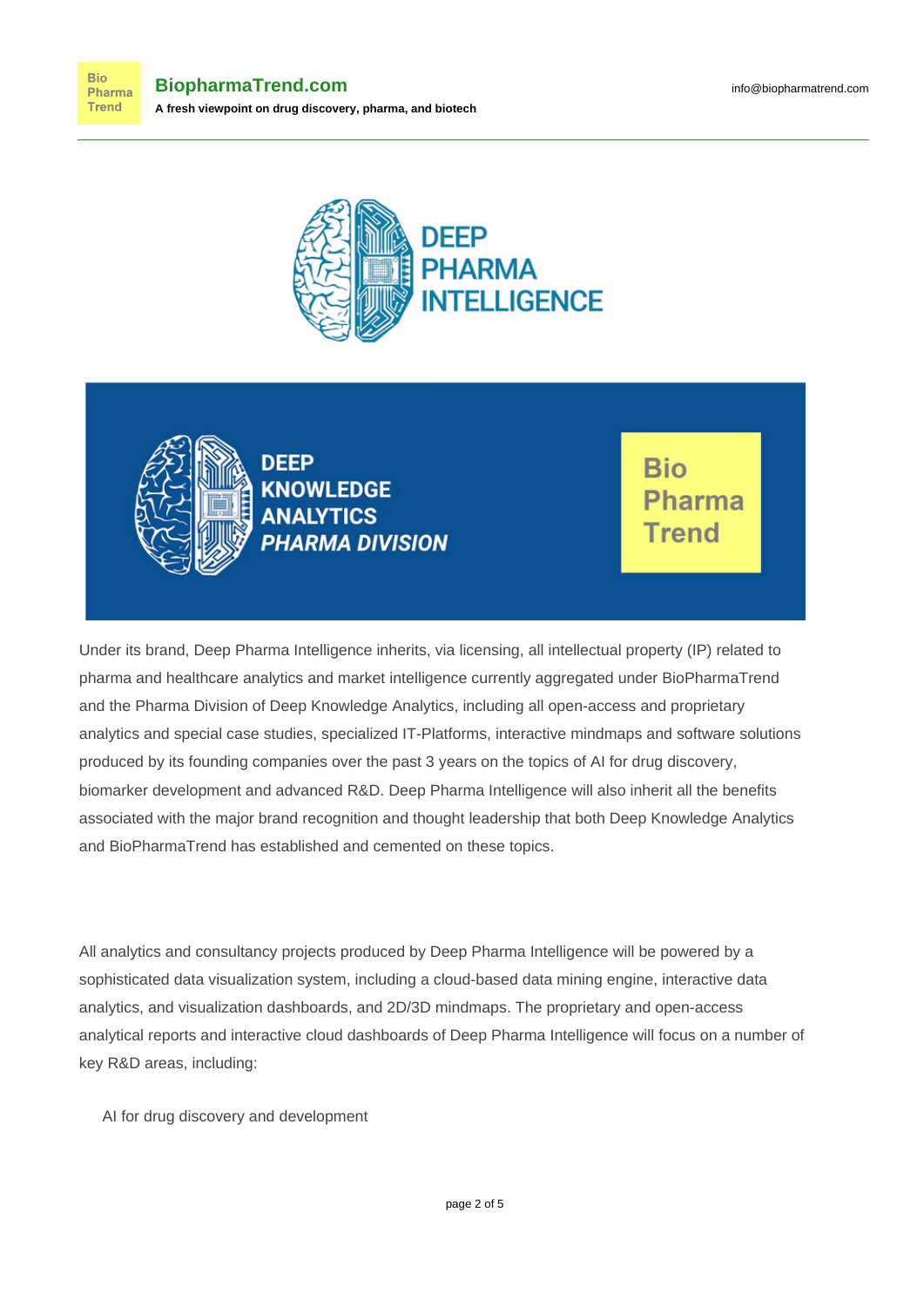Emerging therapeutic modalities

Emerging technologies and trends in precision medicine (nanotechnology, cell therapies, gene therapies, etc)

Vaccines, immunization, preventive medicine

Trends in clinical trials and translational medicine (including AI-driven real-world evidence strategies)

Digital health technologies (AI-augmented diagnostics, IoT, etc)

Other domains related to biomedical deep tech

Promising biotech startups and therapeutic products

M&A landscape profiling to assist pipeline development strategies

Viral and antibiotics therapeutics (including COVID19)

Trends and market assessment in pharmaceutical Neurotech, AgeTech, and Gerontology

The success of the new joint venture is facilitated by the strong and relevant expertise and resources committed by its founding organizations. Deep Knowledge Analytics Pharma Division reports have been covered widely in the media, including Forbes and the Financial Times. More recently, the Massachusetts Institute of Technology (MIT) acknowledged Deep Knowledge Analytics as a "top think-tank" for its analytical framework for computational biotechs. BPT Analytics (BiopharmaTrend) is a well-established provider of analytical insights, opinions, and interviews with top industry thought-leaders, executives, and entrepreneurs in pharma and biotech. The company is a recurring media-partner for some of the leading conferences and symposia in the pharmaceutical industry and healthcare, including those focused on the adoption of artificial intelligence.

Deep Pharma Intelligence is actively seeking to establish a dialogue with potential individual and institutional strategic partners in all major biotech areas globally.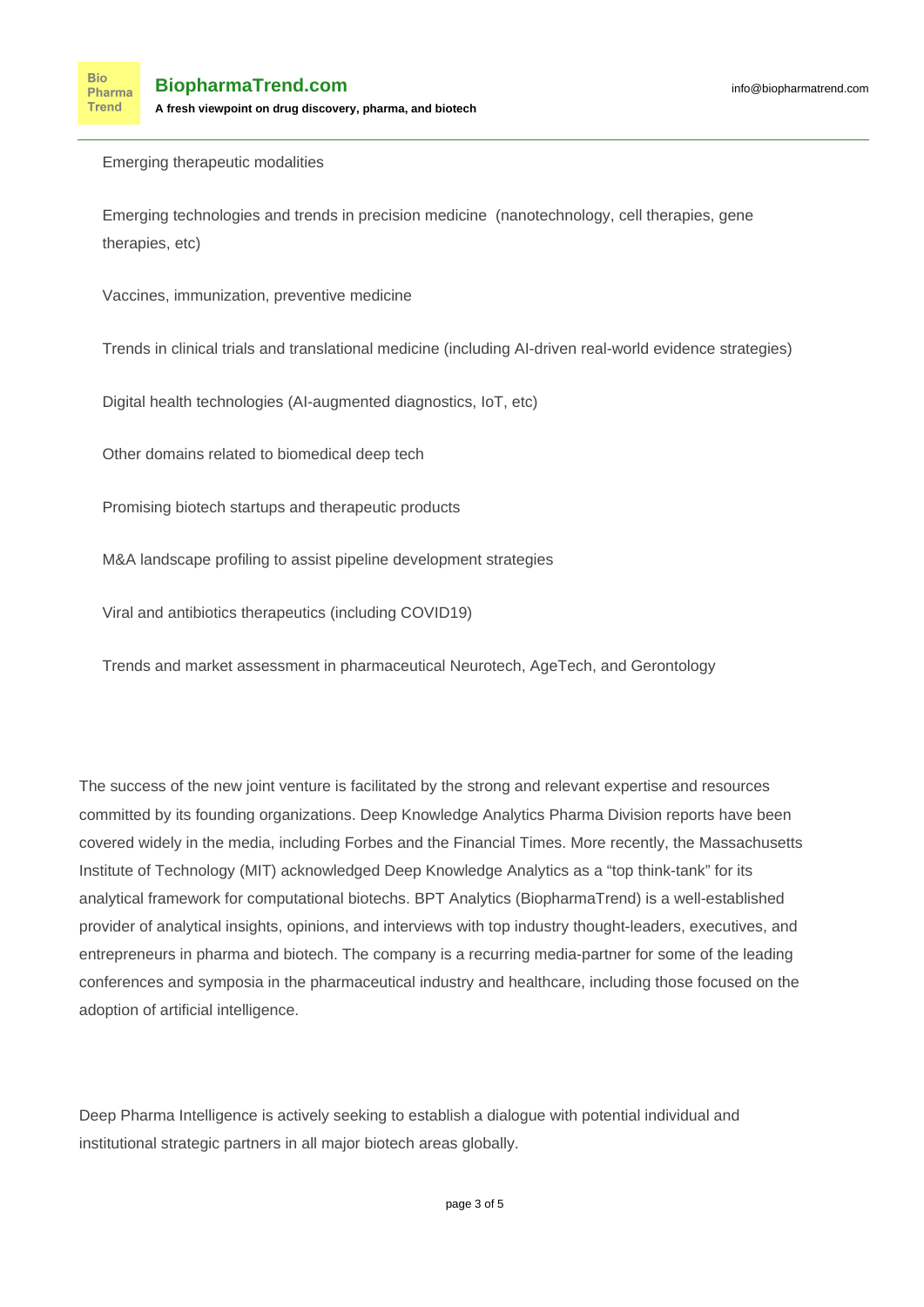### About Deep Pharma Intelligence

[Deep Pharma Intelligence](https://www.deep-pharma.tech/) is a new joint venture of Deep Knowledge Analytics Pharma Division and BPT Analytics (BiopharmaTrend) producing powerful data mining and visualization systems, interactive analytics dashboards, and industry reports offering deep technical insights, business intelligence, competitive analysis, industry benchmarking and strategic guidance in high growth and large opportunity areas of the pharma sector, including AI in drug discovery, emerging therapeutic targets and drug modalities, new therapies and technologies, promising startups, and more.

### About Deep Knowledge Analytics

[Deep Knowledge Analytics](https://dka.global/) is a DeepTech focused agency producing advanced analytics on DeepTech and frontier-technology industries using sophisticated multi-dimensional frameworks and algorithmic methods that combine hundreds of specially-designed and specifically-weighted metrics and parameters to deliver insightful market intelligence, pragmatic forecasting and tangible industry benchmarking.

## About BPT Analytics (BiopharmaTrend)

[BiopharmaTrend](https://www.biopharmatrend.com/) is a leading provider of analytics, market intelligence, articles, opinions, commentaries, and interviews on the pharmaceutical and healthcare industries. They are also currently developing an analytics platform that maps companies, competitors, key people, deals, venture rounds, news, trends, research articles, patents and other important data elements into industry knowledge graphs. The company was created to serve as a research engine for marketers, investors, business developers, innovation scouts, and all types of consultants looking for strategic and tactical insights about the pharma industry and healthcare. The data about all the elements of what exactly constitutes industry knowledge is automatically updated using BiopharmaTrend's parser engine and numerous API integrations, as well as manually curated following the company's internal workflow.

#### About Deep Knowledge Group

[Deep Knowledge Group](https://www.dkv.global/) is an international consortium of commercial and non-profit organizations focused on the synergetic convergence of DeepTech and Frontier Technologies (AI, Longevity, MedTech,